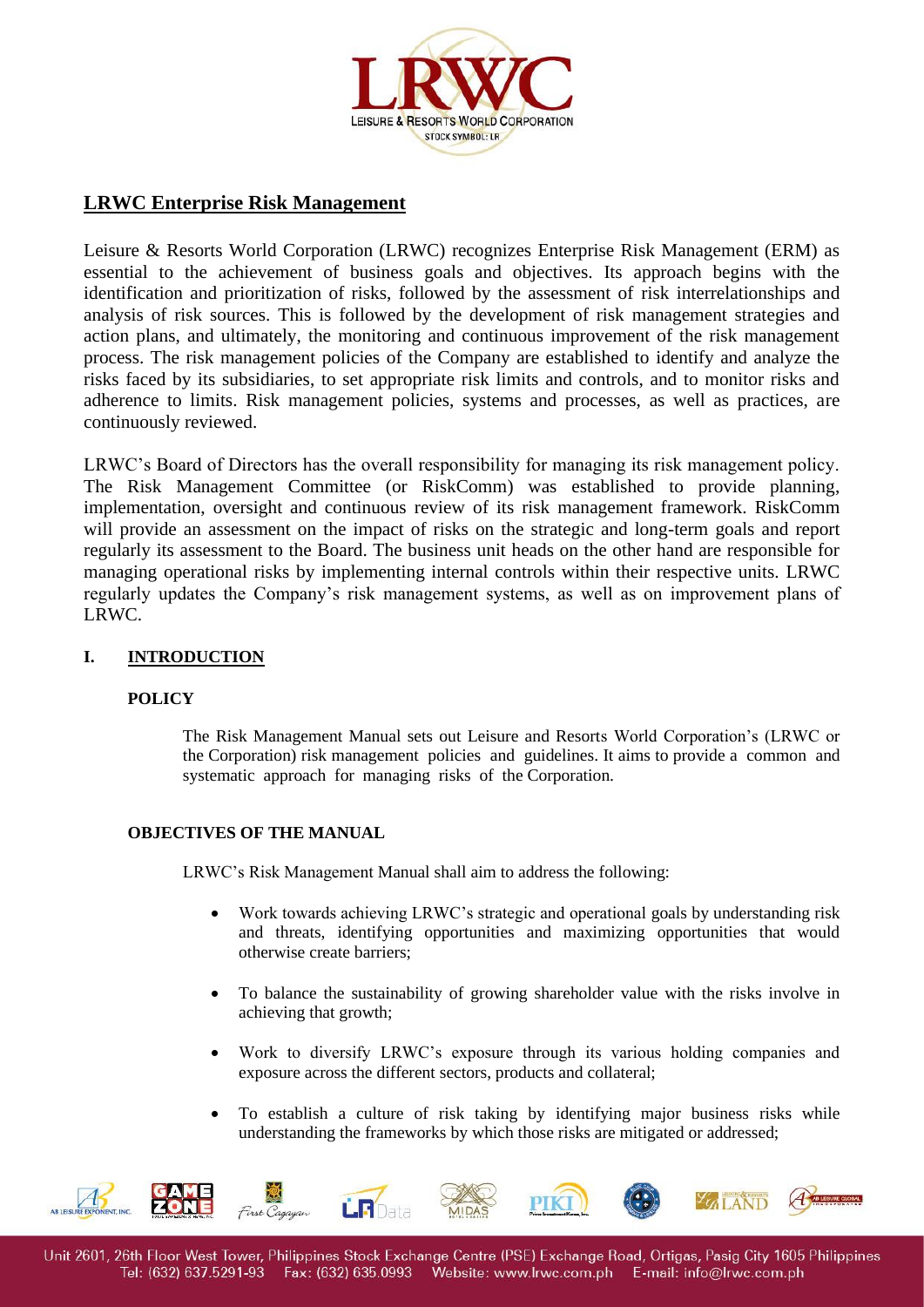

# **SCOPE AND LIMITATION OF THE MANUAL**

The Risk Management activities of LRWC are recognized as an activity critical to LRWC's success and that responsibility for managing the risks is spread across all business units and functions. The policies and procedures contained in this Manual are intended to ensure that the Corporation applies cautiousness and responsibility in its risk-taking activities while retaining its competitiveness.

#### **USERS of this MANUAL**

The content of this manual is provided for the following groups of stakeholders in LRWC. It is not comprehensive and may change depending on certain requirements as well as changes in the industry:

- 1. **Board of Directors**;
- 2. **Senior Executive Management**;
- 3. **Risk Management Committee** To aid the committee and to use this as a basis for reviewing, verifying and monitoring adherence to risk management policies and procedures while at the same time enabling them to exercise their oversight functions effectively;
- 4. **Business Unit Heads**: This serves as a guide for their day-to-day operations as well as any risk taking activities;
- 5. **Regulatory Bodies** This manual will provide information to the regulators and supervising bodies in the performance of their functions in monitoring LRWC and the industries it operates in.

### **II. RISK MANAGEMENT CHARTERS**

### **RISK MANAGEMENT COMMITTEE CHARTER**

#### **ROLE AND AUTHORITY**

The *Risk Management Committee* (*RiskComm*) is appointed by the Board of Directors (BOD) to assist in fulfilling the BOD's risk management responsibilities. These are defined by regulations and applicable laws.

The **RiskComm** shall monitor the risk environment for Leisure and Resorts World Corporation (LRWC or the Corporation) as well as for all its subsidiaries. It will provide recommendations for any activities that will adversely affect the Corporation's as a continuing entity or on the Company's ability to achieve its goals.

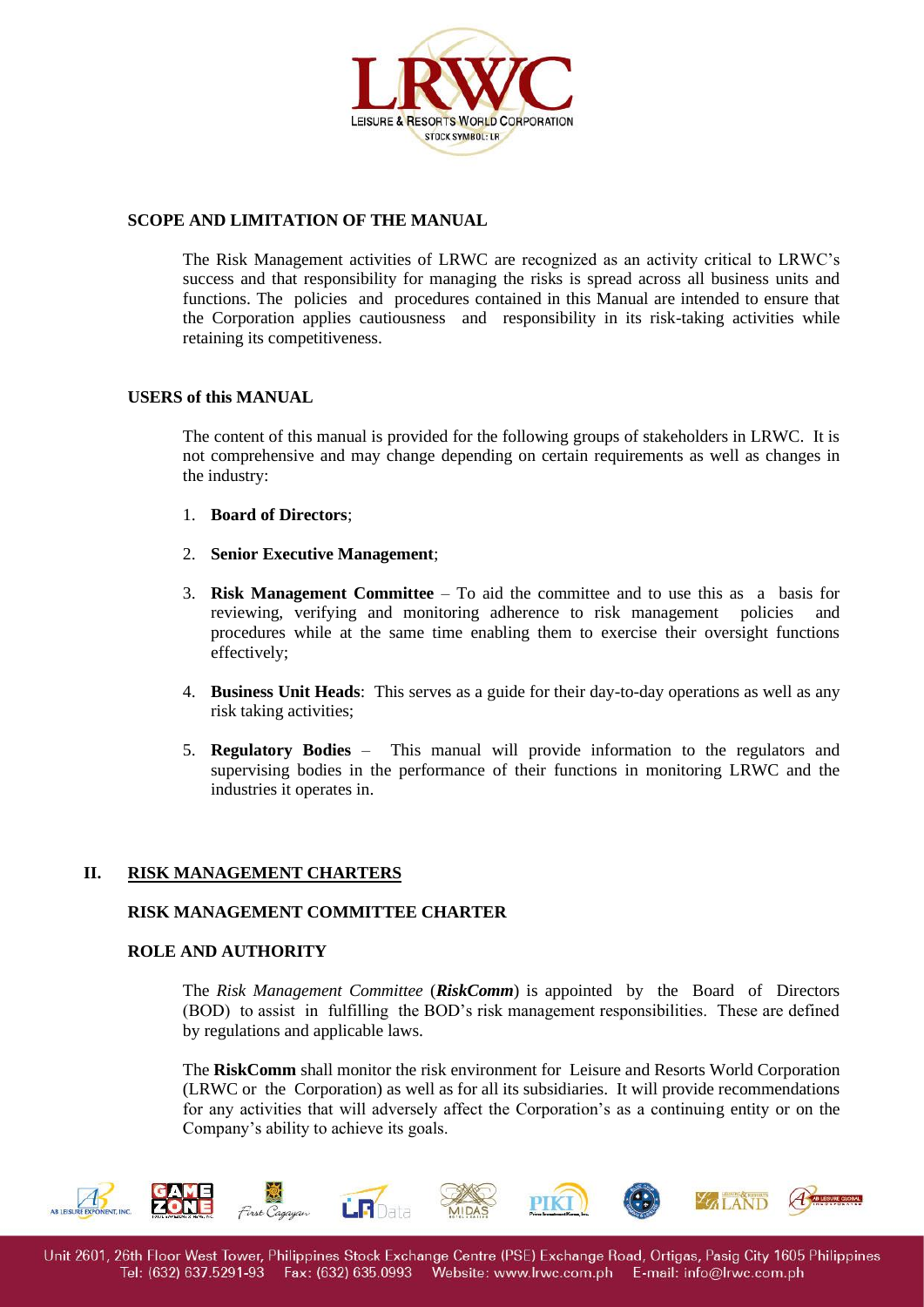

The **RiskComm** will provide direction to either remove the possibility of such risks, transfer such risks to a third party or mitigate risks to an acceptable level.

The **RiskComm**'s responsibility is one of oversight and review. Risk management and the decision to undertake any projects will always remain with LRWC's Board of Directors and Senior Management.

**RiskComm** has the mandate to have direct access to and to receive regular reports from Management. It shall have the power to conduct or authorize inquiry into any matter within the scope of the **RiskComm**'s responsibilities.

## **COMPOSITION**

The BOD shall appoint the members of the **RiskComm**. It shall have at least three (3) members of the Board of Directors who shall possess a range of expertise as well as adequate knowledge of LRWC's risk exposure. The Board shall designate one of the RiskComm members as the Chairperson of the Committee. The members of the Committee shall serve until such member's successor is duly elected. The Board members may also invite senior management to be part of the RiskComm to help develop appropriate strategies to prevent losses and to minimize the impact of losses when such occur.

### **MEETINGS AND PROCEDURES**

The **RiskComm** shall hold regular meetings at least once every quarter, or as often as it considers necessary and appropriate. The RiskComm Chairman or the majority of its members may call a special meeting when deemed necessary. A majority of the members attending any meetings called for will constitute a quorum.

A notice of each meeting confirming the date, time and venue must be forwarded to each member of **RiskComm** before the scheduled date of the meeting. The agenda of each meeting will be circulated, whenever reasonably practicable, to each member prior to the meeting.

The **Risk Management Officer** shall serve as the Secretariat of the Committee and shall keep written minutes of its meetings. Minutes of the proceedings shall be signed by the Secretariat and the members of the Committee and made available prior to the next meeting and approved therein.

The **RiskComm** may request any director, officer or employee of LRWC or other persons whose advice and counsel are sought by the latter to attend any meeting in order to provide information as it deems necessary.

The **RiskComm** shall report to the Board of Directors matters discussed at each meeting along with the actions taken during said meeting.

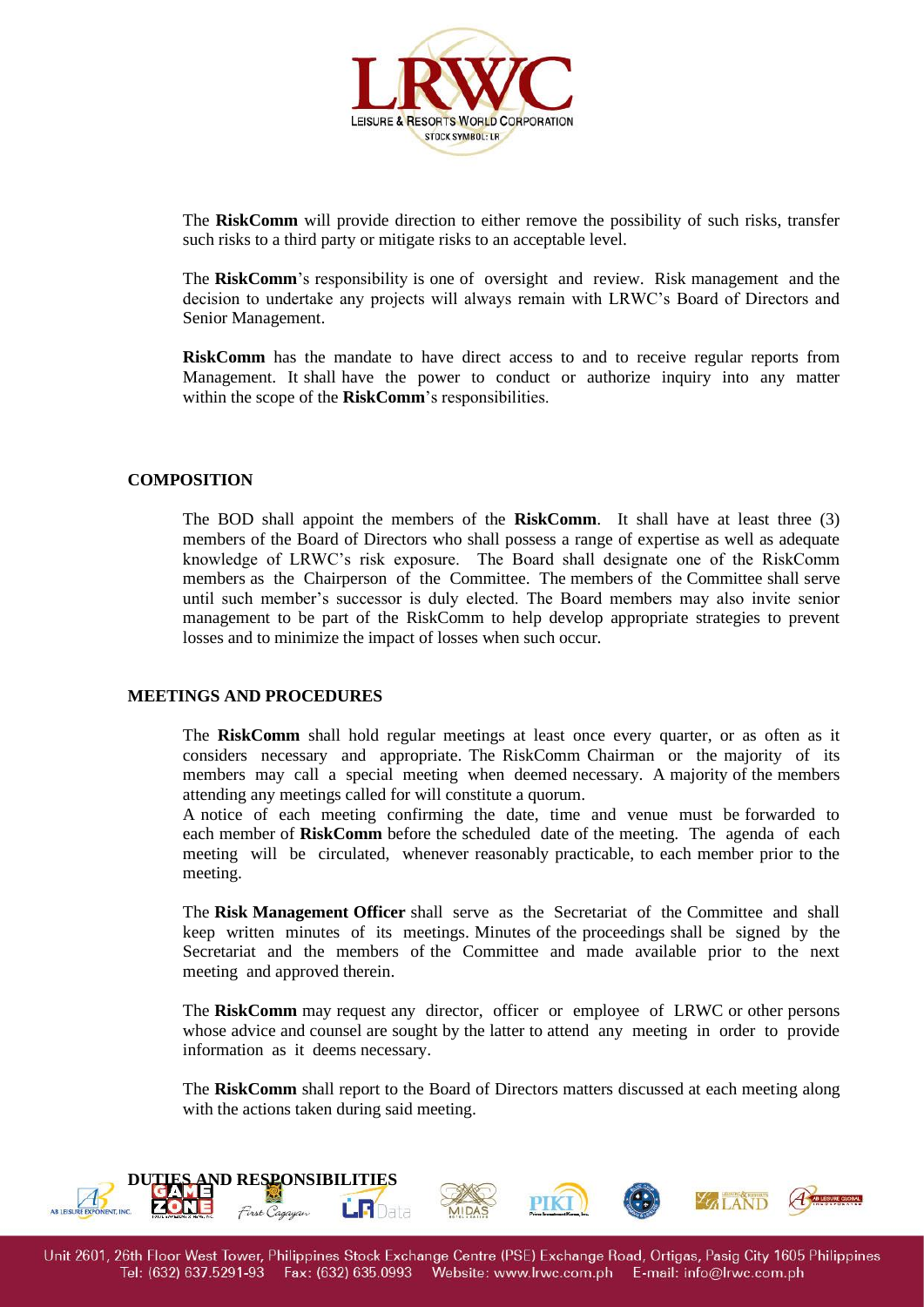

### **Core Duties and Responsibilities**

The **RiskComm** shall perform the following **core duties** and **responsibilities**:

- a. Perform oversight risk management functions including crisis management, in the areas of mitigating and managing credit risks, market risks, issues on liquidity, operational, reputational, legal and other risks. It shall include receiving and reviewing from Senior Management periodic information on risk exposures and risk management activities.
- b. Develop the Risk Management Policies of the Corporation as well as ensure compliance with the adopted policies.
- c. Review to ensure that the risk management processes and compliance to those procedures are known and made available throughout the organization by reviewing and discussing with Management, the Corporation's risk management and risk assessment guidelines and policies on business risks;
- d. Review the major risk exposures of the Corporation against established risk measurement methodologies and the steps management has taken to monitor and control such exposures, including:
	- 1. Detailed structure of limits, guidelines and other parameters used to govern risk-taking units;
	- 2. Clear delineation of lines of responsibilities for managing risk;
	- 3. Adequate system for measuring risk; and
	- 4. Effective internal controls and comprehensive risk reporting process
- e. Provide regular reports to the Board, at a minimum on a quarterly basis, on key risk management issues.
- f. Perform annually a self-assessment of the Risk Management Committee performance.
- g. Endorse to the Board of Directors the appointment and, when and if appropriate, replacement of the Risk Management Officer, who shall report directly to the Committee.
- h. Perform such other duties and functions and/or assume such responsibilities as may be delegated by the BOD

# **INDEPENDENCE**

The **Risk Management Committee** shall be an independent committee and shall report directly to and hold office on the authority of the Board of Directors.

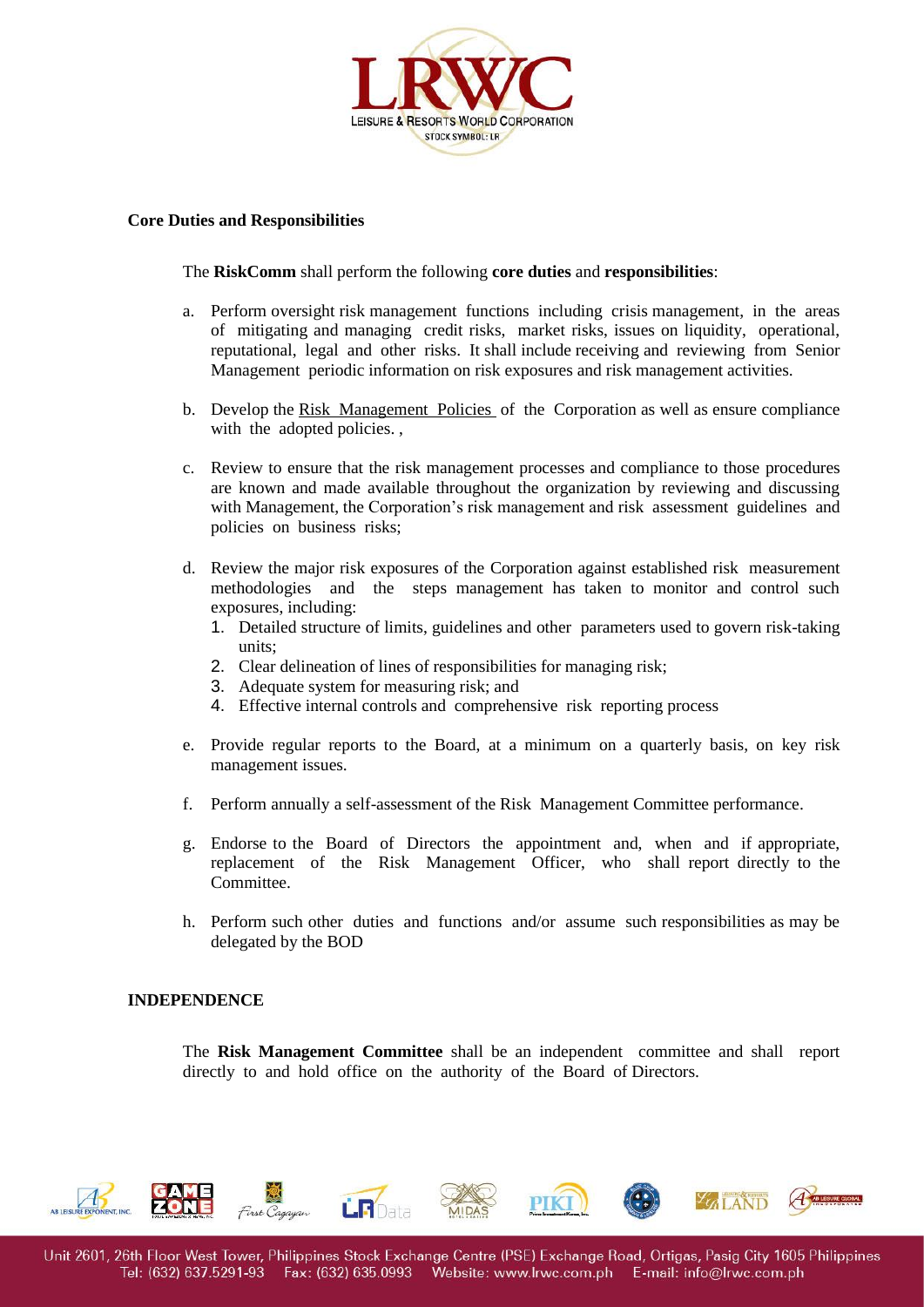

### **REVIEW OF THE CHARTER**

The RiskComm shall conduct an annual review and provide a written assessment to the Board of Directors regarding its Charter in order to determine its adequacy and make improvements thereof that the Committee considers necessary or valuable.

The Board will approve any amendments to the Charter that will emanate from the review based on the recommendation of the RiskComm.

## **EFFECTIVITY**

This Charter shall take effect upon approval of the Board of Directors.

# **LRWC ENTERPRISE RISK MANAGEMENT**

LRWC has adopted actions to mitigate the Company's risks which include:

- a. Investments in technology,
- b. Continuous training of its personnel;
- c. Performance of regular audits
- d. Establishing and implementing policies for strong information technology (IT) governance, and
- e. Partnerships with the Company's various stakeholders.

Technological risks are addressed via continuous risk assessments, wherein potential threats to assets, vulnerabilities and likelihood of occurrence are evaluated and possible impacts are estimated in the areas of networks, operating systems, applications and databases in production.

| <b>Risk Exposure</b>             |               | <b>Risk Assessment</b><br>(Monitoring and<br><b>Measurement Process)</b>                                                                                            | <b>Risk Management and</b><br><b>Control</b><br>(Structures, Procedures,<br><b>Actions Taken</b> )                                                                                                                                                                     |
|----------------------------------|---------------|---------------------------------------------------------------------------------------------------------------------------------------------------------------------|------------------------------------------------------------------------------------------------------------------------------------------------------------------------------------------------------------------------------------------------------------------------|
| Safety and Security Risk         |               | Annual audit of the LRWC<br>Safety and Security Team.<br><b>Results</b><br>of<br>the<br>audit<br>are<br>validated and monitored by the<br>LRWC Internal Audit Team. | Department personnel are also<br>trained to respond to safety and<br>security incidents.<br>LRWC<br>ensures<br>proper<br>maintenance of facilities<br>$\overline{t}$<br>minimize<br>the<br>impact<br>of<br>physical security risks which<br>may affect its operations. |
| <b>AB LEISURE EXPONENT, INC.</b> | First Casavan |                                                                                                                                                                     |                                                                                                                                                                                                                                                                        |

Unit 2601, 26th Floor West Tower, Philippines Stock Exchange Centre (PSE) Exchange Road, Ortigas, Pasig City 1605 Philippines Tel: (632) 637.5291-93 Fax: (632) 635.0993 Website: www.lrwc.com.ph E-mail: info@lrwc.com.ph

AB LEISURE GLOBAL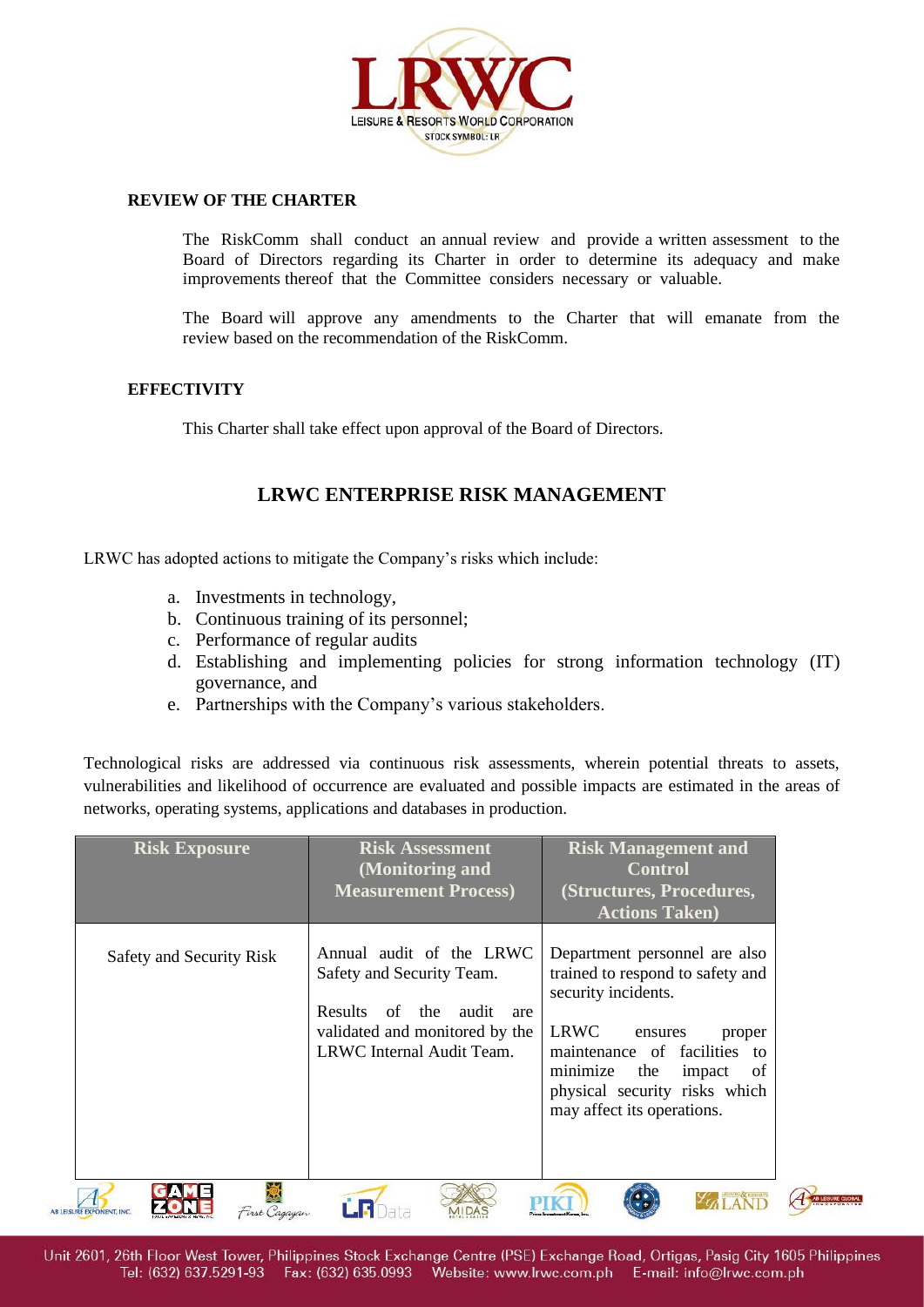

 $\overline{\phantom{a}}$ 

٦

A AB LEISURE GLOBAL

|                                                                  | LEISURE & RESORTS WORLD CORPORATION<br><b>STOCK SYMBOL: LR</b>                       |                                                                                                                                                                                                                                                                                                                                            |
|------------------------------------------------------------------|--------------------------------------------------------------------------------------|--------------------------------------------------------------------------------------------------------------------------------------------------------------------------------------------------------------------------------------------------------------------------------------------------------------------------------------------|
| <b>Property Damage</b><br>and<br><b>Business Disruption Risk</b> | Annual review of business<br>continuity and business impact<br>assessment.           | LRWC continues to improve<br><b>Business</b><br>Continuity<br>its<br>Management System (BCMS)<br>through implementation of data<br>back-up procedures to ensure<br>availability<br>of<br>critical<br>resources.                                                                                                                            |
|                                                                  |                                                                                      | The Company undergoes an<br>annual business<br>continuity<br>exercise that is reported to the<br>Risk Committee.                                                                                                                                                                                                                           |
| <b>Information Security and</b><br><b>Technology Risks</b>       | Vulnerability assessment and<br>penetration testing,<br>incident<br>monitoring       | The<br>Information<br>Security<br>Department<br>monitors<br>the<br>compliance of the Information<br>Security Policy and incidents<br>of<br>any<br>system<br>security<br>breaches.<br>LRWC through the course of<br>the year conducts training<br>across the business units to<br>address the human factor in<br>cyber security management. |
|                                                                  |                                                                                      | LRWC also endeavours to use<br>sophisticated<br>the<br>latest<br>technology to combat cyber-<br>security threats<br>that<br>may<br>impact operations.                                                                                                                                                                                      |
| <b>Environmental Risk and</b><br><b>Social Risk</b>              | Regular<br>reporting<br>of<br>the<br>group's sustainability road map<br>and progress | LRWC is committed to protect<br>environment<br>where<br>the<br>- it<br>by<br>implementing<br>operates<br>effective and efficient resource<br>utilization measures in its daily<br>operations.                                                                                                                                              |
|                                                                  |                                                                                      | LRWC continues to explore<br>methods<br>reduce<br>to<br>its<br>consumption, recycles its water<br>and<br>wastes<br>and<br>harness<br>renewable sources of energy.                                                                                                                                                                          |
|                                                                  |                                                                                      | LRWC is also omitted in<br>promoting equal opportunities<br>for persons with special needs,<br>senior citizens, women and<br>indigenous people.                                                                                                                                                                                            |
| First Cagayan<br>AB LEISURE EXPONENT, INC.                       | <b>LR</b> Data                                                                       |                                                                                                                                                                                                                                                                                                                                            |